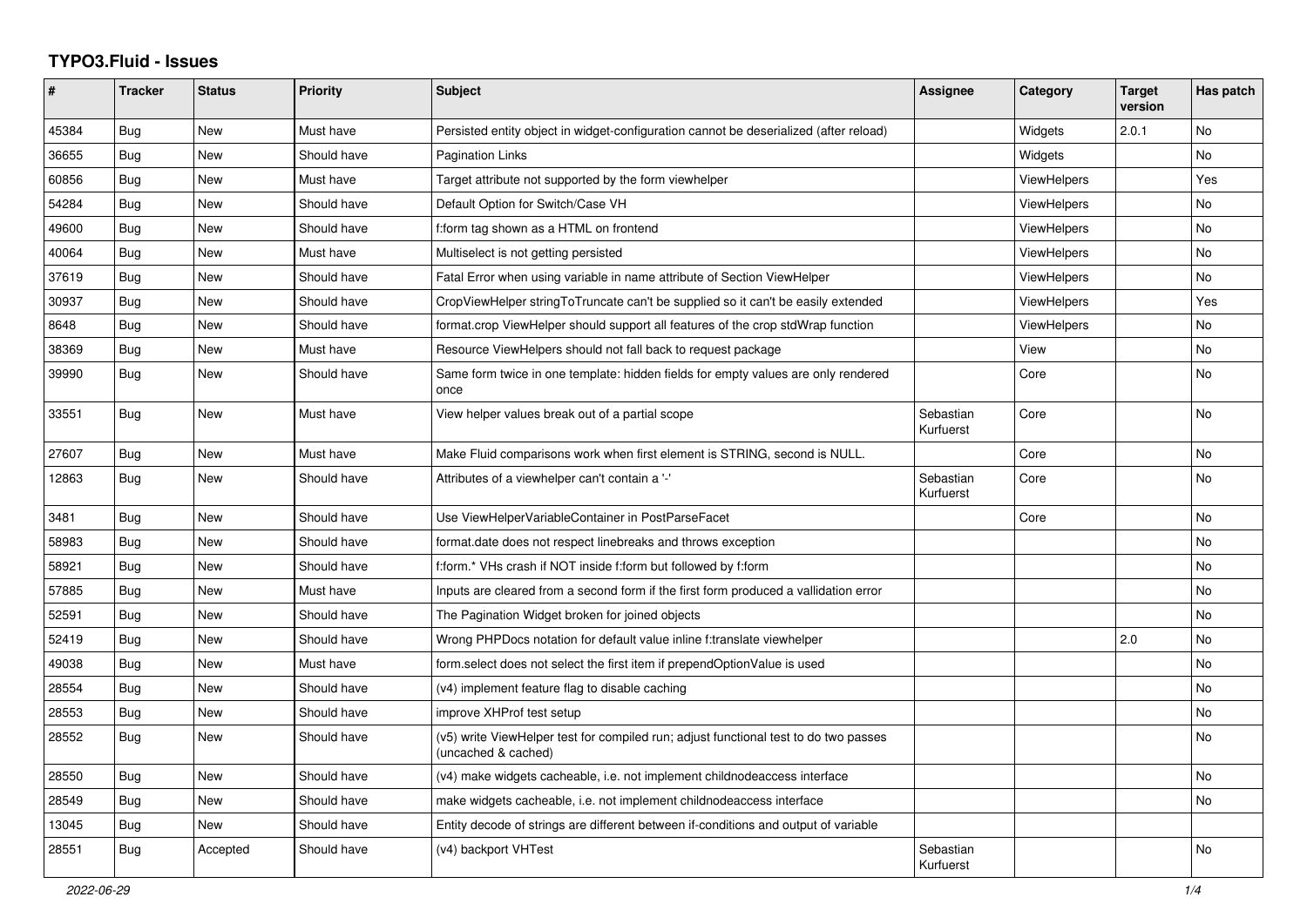| #     | Tracker    | <b>Status</b>            | <b>Priority</b> | Subject                                                                             | Assignee                    | Category           | <b>Target</b><br>version | Has patch |
|-------|------------|--------------------------|-----------------|-------------------------------------------------------------------------------------|-----------------------------|--------------------|--------------------------|-----------|
| 58862 | Bug        | <b>Needs</b><br>Feedback | Should have     | FormViewHelper doesn't accept NULL as value for \$arguments                         | Bastian<br>Waidelich        | ViewHelpers        |                          | Yes       |
| 36662 | Bug        | Needs<br>Feedback        | Should have     | Checked state isn't always correct when property is collection                      | Kevin Ulrich<br>Moschallski | <b>ViewHelpers</b> | 1.1.1                    | No        |
| 33628 | Bug        | Needs<br>Feedback        | Must have       | Multicheckboxes (multiselect) for Collections don't work                            | Christian Müller            | <b>ViewHelpers</b> |                          | No        |
| 46289 | <b>Bug</b> | Needs<br>Feedback        | Should have     | Enable Escaping Interceptor in XML request format                                   |                             | View               | 2.0.1                    | No        |
| 53806 | Bug        | Under Review             | Should have     | Paginate widget maximumNumberOfLinks rendering wrong number of links                | <b>Bastian</b><br>Waidelich | Widgets            |                          | No        |
| 65424 | <b>Bug</b> | <b>Under Review</b>      | Should have     | SelectViewHelper must respect option(Value Label)Field for arrays                   |                             | ViewHelpers        |                          | No        |
| 59057 | <b>Bug</b> | Under Review             | Must have       | Hidden empty value fields shoud be disabled when related field is disabled          | <b>Bastian</b><br>Waidelich | ViewHelpers        |                          | No        |
| 44234 | Bug        | <b>Under Review</b>      | Should have     | selectViewHelper's sorting does not respect locale collation                        |                             | ViewHelpers        | 2.1                      | No        |
| 40998 | <b>Bug</b> | <b>Under Review</b>      | Should have     | Missing parent request namespaces in form field name prefix                         | Sebastian<br>Kurfuerst      | <b>ViewHelpers</b> | 1.1.1                    | <b>No</b> |
| 34682 | <b>Bug</b> | <b>Under Review</b>      | Should have     | Radio Button missing checked on validation error                                    |                             | ViewHelpers        |                          | No        |
| 51239 | <b>Bug</b> | <b>Under Review</b>      | Must have       | AbstractViewHelper use incorrect method signature for "\$this->systemLogger->log()" | Adrian Föder                | Core               |                          | Yes       |
| 55008 | Bug        | <b>Under Review</b>      | Should have     | Interceptors should be used in Partials                                             | Christian Müller            |                    |                          | No        |
| 52536 | <b>Bug</b> | <b>Under Review</b>      | Should have     | Errorclass not set if no property-attribute set                                     |                             |                    |                          |           |
| 50888 | Bug        | <b>Under Review</b>      | Should have     | WSOD by changing name of section and if Fluid caches are generated                  |                             |                    |                          | No        |
| 47006 | Bug        | Under Review             | Should have     | widget identifier are not unique                                                    |                             |                    |                          | No        |
| 31955 | Feature    | New                      | Should have     | f:uri.widget                                                                        |                             | Widgets            |                          | No        |
| 60003 | Feature    | New                      | Should have     | Add required-Attribute to f:form.password                                           |                             | <b>ViewHelpers</b> |                          | No        |
| 51100 | Feature    | New                      | Must have       | Links with absolute URI should have the option of URI Scheme                        |                             | ViewHelpers        |                          | No.       |
| 39936 | Feature    | New                      | Should have     | registerTagAttribute should handle default values                                   |                             | ViewHelpers        |                          | No        |
| 36410 | Feature    | New                      | Should have     | Allow templates to send arguments back to layout                                    |                             | ViewHelpers        |                          | No        |
| 3725  | Feature    | New                      | Could have      | CSS Engine                                                                          | Christian Müller            | ViewHelpers        |                          | No        |
| 60181 | Feature    | New                      | Could have      | Caching mechanism for Fluid Views/Templates                                         |                             | View               |                          | No        |
| 62346 | Feature    | New                      | Could have      | f:comment should have high precende                                                 |                             | Core               | 3.x                      | No        |
| 30555 | Feature    | New                      | Could have      | Make TagBuilder more extensible                                                     |                             | Core               |                          | No        |
| 10472 | Feature    | New                      | Could have      | Fluid Standalone distribution                                                       |                             | Core               |                          | No        |
| 7608  | Feature    | New                      | Could have      | Configurable shorthand/object accessor delimiters                                   |                             | Core               |                          | Yes       |
| 4704  | Feature    | New                      | Should have     | Improve parsing exception messages                                                  |                             | Core               |                          |           |
| 1907  | Feature    | New                      | Could have      | Default values for view helpers based on context                                    |                             | Core               |                          |           |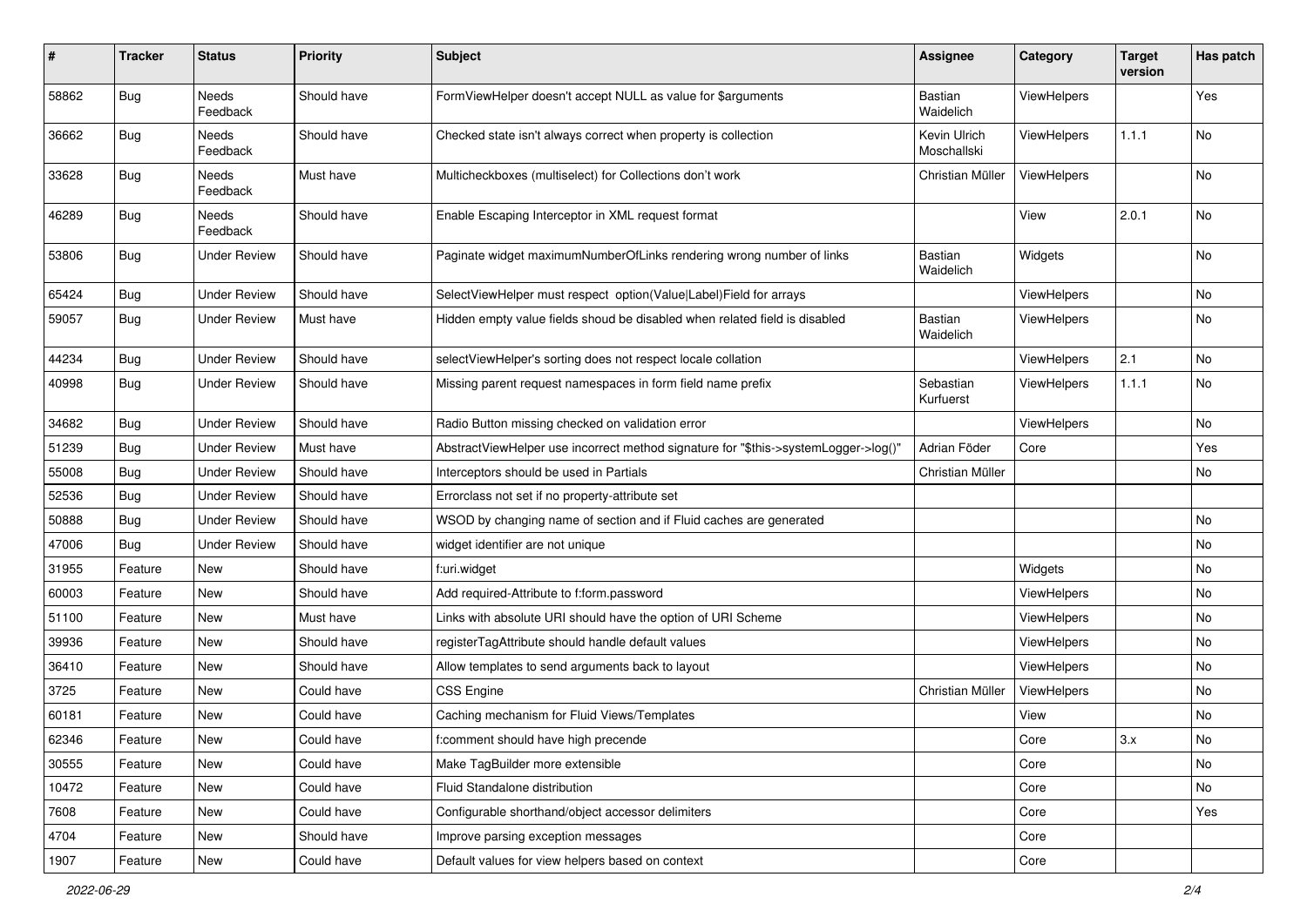| $\pmb{\#}$ | <b>Tracker</b> | <b>Status</b>       | <b>Priority</b>      | <b>Subject</b>                                                                                | Assignee                     | Category           | <b>Target</b><br>version | Has patch |
|------------|----------------|---------------------|----------------------|-----------------------------------------------------------------------------------------------|------------------------------|--------------------|--------------------------|-----------|
| 60271      | Feature        | <b>New</b>          | Should have          | Paginate viewhelper, should also support arrays                                               |                              |                    |                          | <b>No</b> |
| 51277      | Feature        | New                 | Should have          | ViewHelper context should be aware of actual file occurrence                                  |                              |                    |                          | No        |
| 48355      | Feature        | New                 | Could have           | Assign output of viewhelper to template variable for further processing.                      |                              |                    |                          |           |
| 46545      | Feature        | <b>New</b>          | Should have          | Better support for arrays in options of SelectViewHelper                                      |                              |                    |                          | <b>No</b> |
| 45153      | Feature        | New                 | Should have          | f:be.menus.actionMenuItem - Detection of the current select option is insufficient            |                              |                    |                          | No        |
| 42397      | Feature        | New                 | Should have          | Missing viewhelper for general links                                                          |                              |                    |                          | No        |
| 40081      | Feature        | New                 | Should have          | Allow assigned variables as keys in arrays                                                    |                              |                    |                          | <b>No</b> |
| 38130      | Feature        | <b>New</b>          | Should have          | Checkboxes and multiple select fields should have an assignable default value                 |                              |                    |                          | No        |
| 37095      | Feature        | New                 | Should have          | It should be possible to set a different template on a Fluid TemplateView inside an<br>action | Christopher<br><b>Hlubek</b> |                    |                          | No        |
| 36559      | Feature        | <b>New</b>          | Could have           | New widget progress bar                                                                       |                              |                    |                          | Yes       |
| 33215      | Feature        | New                 | Should have          | RFC: Dynamic values in ObjectAccess paths                                                     |                              |                    |                          | No        |
| 9514       | Feature        | <b>New</b>          | Should have          | Support explicit Array Arguments for ViewHelpers                                              |                              |                    |                          |           |
| 5933       | Feature        | Accepted            | Should have          | Optional section rendering                                                                    | Sebastian<br>Kurfuerst       | <b>ViewHelpers</b> |                          | No        |
| 9005       | Feature        | Accepted            | Could have           | Fluid Template Analyzer (FTA)                                                                 | Sebastian<br>Kurfuerst       |                    |                          |           |
| 8989       | Feature        | Needs<br>Feedback   | Could have           | Search path for fluid template files                                                          |                              | View               |                          | No        |
| 33394      | Feature        | Needs<br>Feedback   | Should have          | Logical expression parser for BooleanNode                                                     | Tobias Liebig                | Core               |                          | No        |
| 45345      | Feature        | Needs<br>Feedback   | Should have          | Easy to use comments for fluid that won't show in output                                      |                              |                    |                          |           |
| 3291       | Feature        | Needs<br>Feedback   | Should have          | Cacheable viewhelpers                                                                         |                              |                    |                          | <b>No</b> |
| 43346      | Feature        | <b>Under Review</b> | Should have          | Allow property mapping configuration via template                                             | Karsten<br>Dambekalns        | <b>ViewHelpers</b> | 2.1                      | No        |
| 46257      | Feature        | <b>Under Review</b> | Should have          | Add escape sequence support for Fluid                                                         |                              | Core               |                          | <b>No</b> |
| 52640      | Feature        | <b>Under Review</b> | Should have          | Create an UnlessViewHelper as opposite to the IfViewHelper                                    | Marc Neuhaus                 |                    |                          | No        |
| 49756      | Feature        | <b>Under Review</b> | Should have          | Select values by array key in checkbox viewhelper                                             |                              |                    |                          | No        |
| 54195      | Task           | New                 | Should have          | Rename and move FormViewHelper's errorClass value, currently 'f3-form-error'                  | Adrian Föder                 | ViewHelpers        |                          | No        |
| 34309      | Task           | New                 | Could have           | Unknown ViewHelpers cause exception - should be handled more graceful                         |                              | <b>ViewHelpers</b> |                          | No        |
| 26664      | Task           | <b>New</b>          | Won't have this time | Clean up Form ViewHelpers                                                                     |                              | ViewHelpers        |                          | No        |
| 26658      | Task           | <b>New</b>          | Won't have this time | Make Form ViewHelpers consistent                                                              |                              | ViewHelpers        |                          | No        |